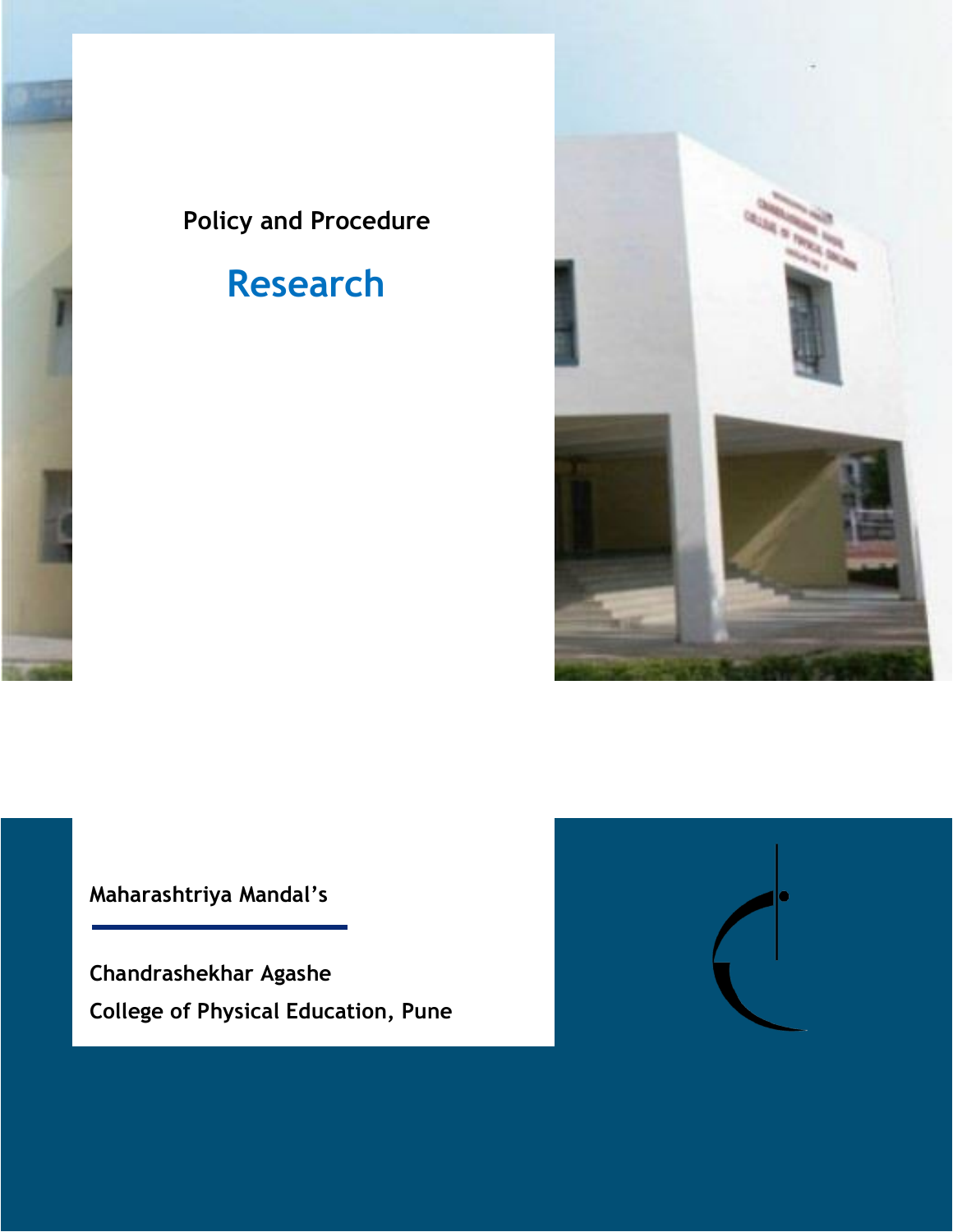Maharashtriya Mandal's **Chandrashekhar Agashe College of Physical Education,** Gultekadi, Pune - 37

#### **Introduction**

The vision and mission statements play an important role in every organization. In view of the Vision & Mission, MM's Chandrashekhar Agashe College of Physical Education (CACPE) has established a Research Centre in 1993. It is a separate entity under the direction of Principal. Research atmosphere is to be promoted & research culture to be developed; staff shall be motivated to guide masters  $\hat{a}$  other research scholars to engage them in research activities. It is essential to create an enthusiastic research environment among teachers and research scholars at the Chandrasekhar Agashe Physical Education College to improve the quality of the field.

#### **Policy Statement**

Chandrashekhar Agashe College of Physical Education is well established College and offering degrees in Physical Education. We have tradition of research since 1993. There is a need of quality research in the field of Physical Education & Sports. Physical Education is an essential subject for every student in the school. There are many problems faced by Physical Educators. Problems create obstacles in the progression therefore these problems must be solved through research. Also there are many problems regarding fitness, physical activities, sports etc. are found in the society. All these problems could be resolved by doing research.

Research is scientific process, it must be logical & systematic. To make research scientific, systematic & logical there must be some standard procedure decided by the authorities. All researchers must know about this, hence this policy is drawn after discussion with experts. The intention of this policy is to motivate, guide and manage the creativities of the faculties and research scholars towards higher research in the field of Physical Education, Sports & Fitness. This research policy will encourage them to conduct major and minor research projects. It will develop attitude among college staff towards organizing of national and international conferences & workshops. The other very important purpose of this policy is to provide appropriate procedure for proper coordination of all research activities of the college and aligning these to the vision and missions of the college and national development goals. This will also help them in presenting research papers and their publication in reputed journals, and similar other research-related matters. CACPE

2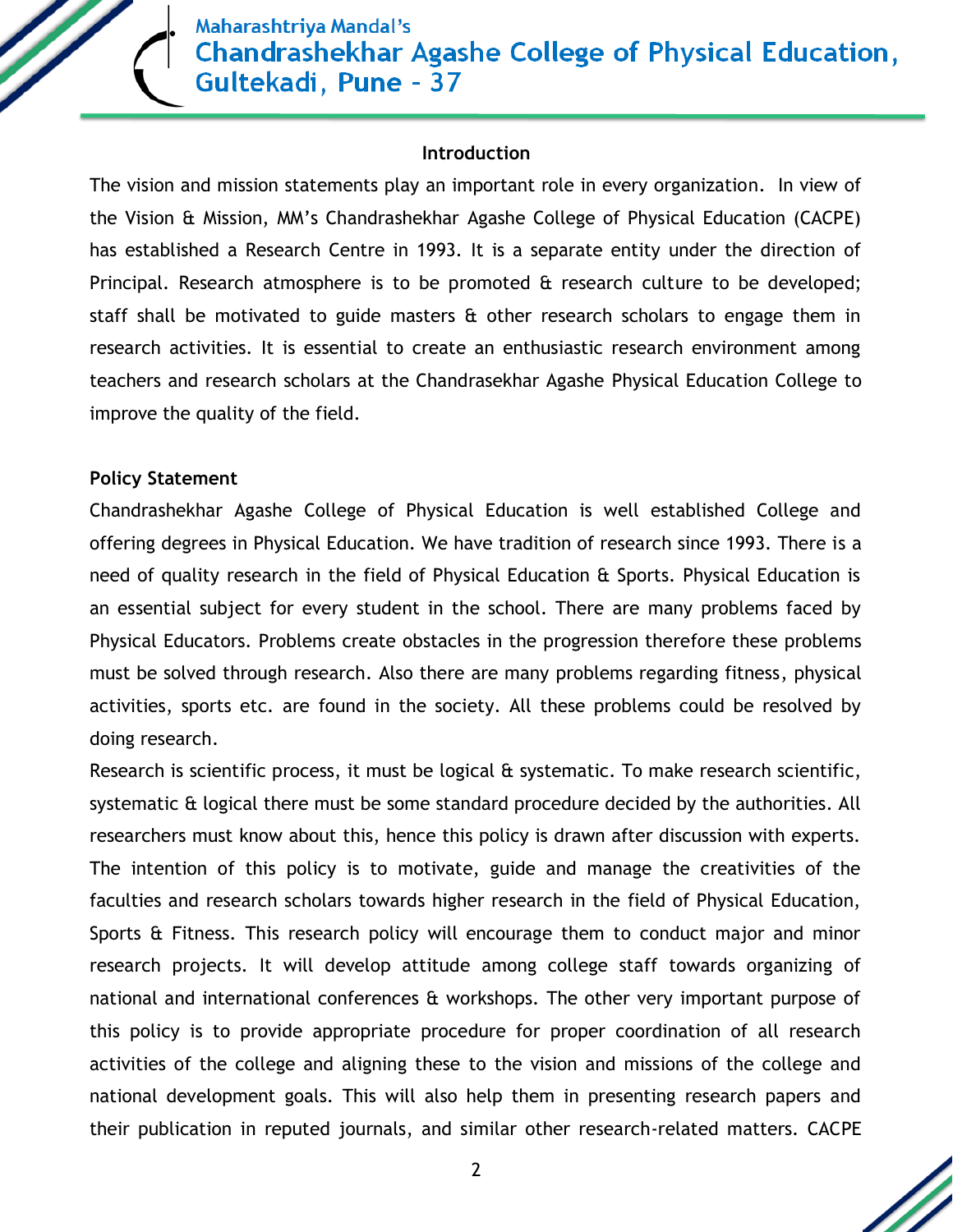

proposes this research policy to develop collaborations and become part of active community that shares the mission objectives. Taking these arguments into considerations, following "Chandrashekhar Agashe College of Physical Education Research Policy" is implemented.

#### **Scope of the Research Policy**

This Research Policy is implementable in the field of Physical Education and can serve as guideline for other Physical Education Institutions. This CACPE research policy shall be applied to all the research scholars doing research in the college. This policy suggest the following scope of Research.

- I. In view of this policy faculty, staff members & students can conduct research under research centre.
	- a) All staff including academic & administrative departments, temporary and permanent, who are active in teaching, research, administration and provision of any form of support to the main functions of the college;
	- b) All students registered with the college;
	- c) All visiting & guest faculties, mentors, approved research guides, external experts and sponsors associated with any of the research activities of the college.
- II. This policy will be applied to all the research and related activities of the college. The scope in concern is as given below.
	- a) Educational or academic programs could be conducted as research.
	- b) Research activities including action research, basic research, and applied research could be undertaken.
	- c) There is a scope of research in knowledge gathering and communication activities with respect to Physical Education & Sports.
	- d) There is also scope to maintain academic developments in any knowledge domain such as textbook writing, textbook chapters, monographs; developing/updating curriculum, etc.
	- e) There is always a scope to enrich the field of Physical Education as research

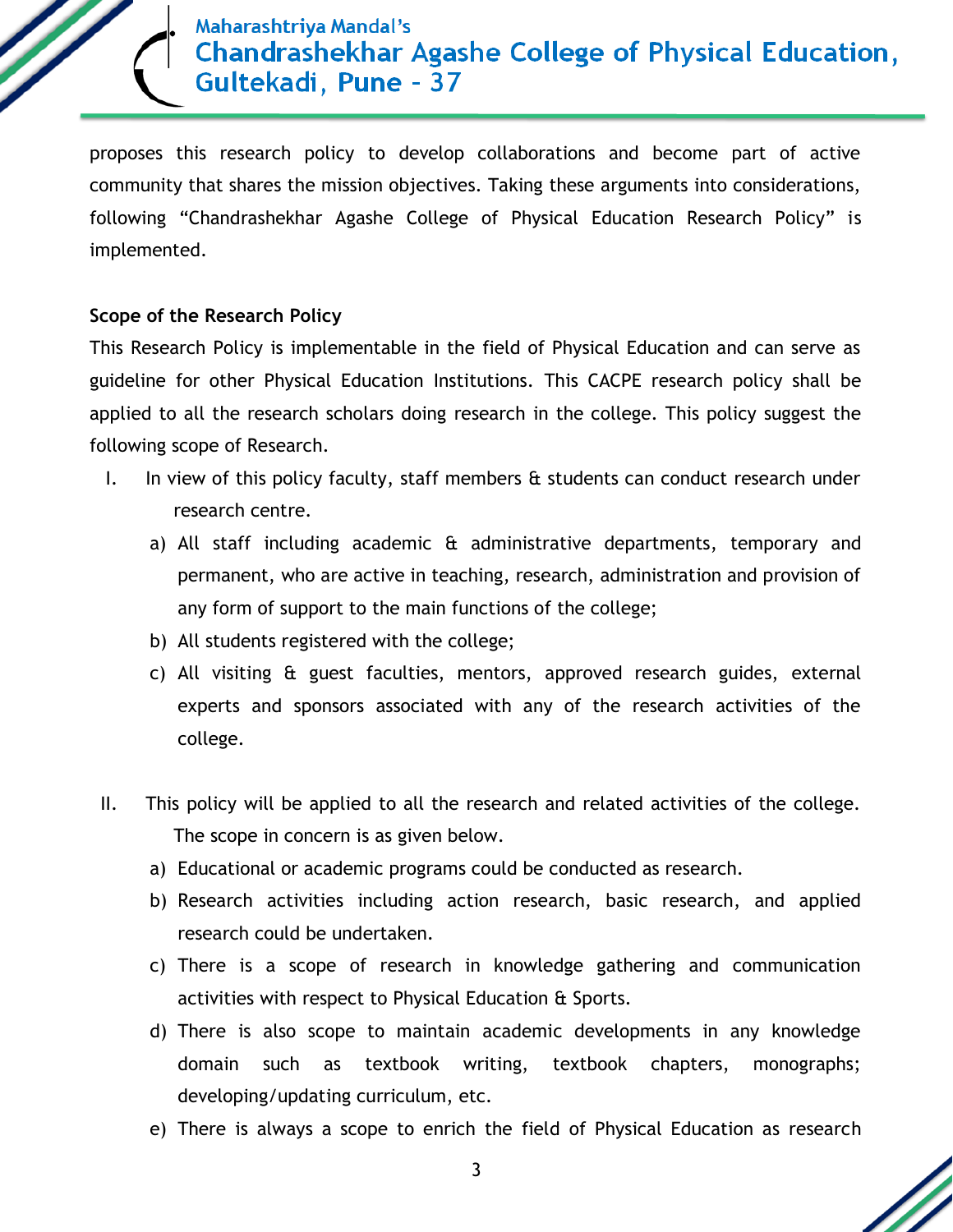

projects undertaken by post graduate, MPhil or PhD candidates are part of the PE curriculum.

f) Research scholars can publish, present and communicate their research outcomes and related activities.

#### III) Publication & Presenting Research Work

- a) Organize seminars/conferences/workshops on research topics and training programmes.
- b) To publish research material in English as well as local language and to make it available to the end users from Physical Education & the society.
- c) To bring about periodic collection of abstracts or research papers presented by the staff and students in various seminars, conferences & workshops.
- d) To ensure publications in quality journals, indexed in Journal listed under UGC with impact factor.
- e) To compile data on all the research work or projects undertaken by the teachers and students in to a database for easy monitoring and analysis of the progress being made by them from year to year.

#### **Research Advisory Committee**

College will establish a Research Advisory Committee for the better implementation of the research policy &to achieve the objectives of it. Committee will have the following composition

- 1) Principal & Director of Research Centre Chairperson
- 2) Coordinator  **Member Secretary (From CACPE)**
- 3) Two Senior Research Guides Members (From CACPE)
- 4) Field Expert & Research Guide Member (From other institute)
- 5) Two Research Scholar Representatives Members (From CACPE)

Research Advisory Committee may be expanded including of more senior & eminent faculty members as advisors. It may also set up and promote **'Action Groups'** for managing specific projects or activities.

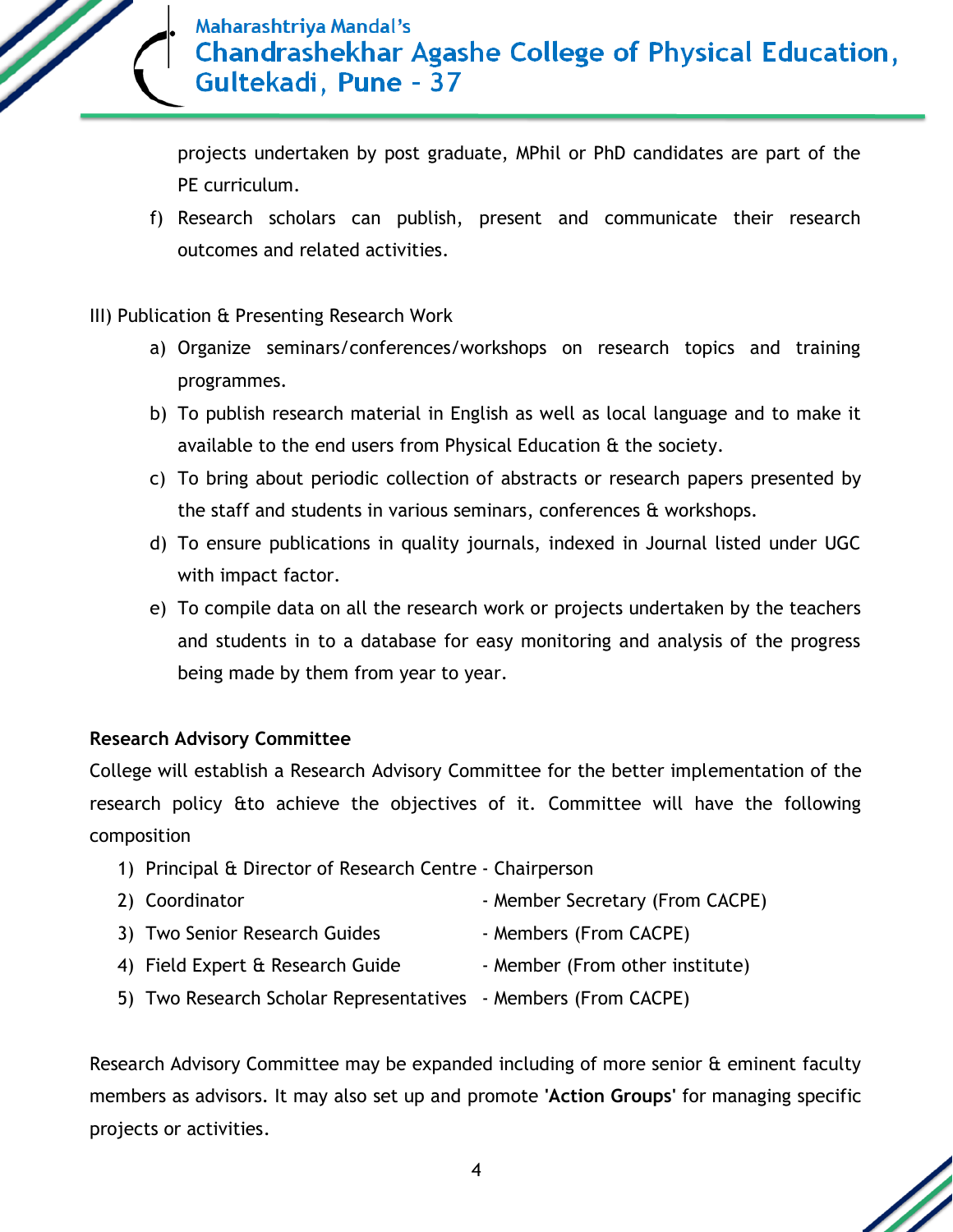### Maharashtriya Mandal's **Chandrashekhar Agashe College of Physical Education,** Gultekadi, Pune - 37

The implementation and updating of Research Policy shall be carried out by Research Advisory Committee. This committee will assist and advice in matters related to research within Chandrashekhar Agashe College of Physical Education.

#### **Research Policy Execution Guidelines**

The Research Cell of the college shall be responsible for implementing this research policy of the college by working closely with the college management. The mechanism of the policy and specific role of the research cell will be as follows

- 1) Research coordinator will coordinate overall management of research activities under the supervision of Principal.
- 2) Research advisory body and administrative committee shall be responsible for overall functioning of research activities within the Research Centre.
- 3) Each scholar will carry out independent Research for degree purpose.
- 4) Faculty members may have combined research project & distribute the responsibilities of conducting the same.
- 5) Combined research project may be conducted within the college faculty as well as outside experts or research scholar or NGO or any Institute.
- 6) Researcher will be provided the research facilities in terms of laboratory equipment, research journals and research incentives etc. required for his/her research study.
- 7) To encourage and promote a research culture teaching work load may be reduced when required also opportunities for attending conferences will be given to all staff members.
- 8) Separate time shall be allotted in the timetable itself for guiding research scholars, this period of guidance shall be considered as work load.
- 9) Research guides shall keep record of guidance regularly.
- 10)Every research scholar must report periodically to the research centre as well as guide.
- 11)College shall organise scientific conferences, workshops, seminars, symposium training programmes etc. regularly & periodically considering different areas of research in the field of Physical Education, Sports & Fitness.
- 12)Every members of CACPE is expected to publish quality research work in the form of

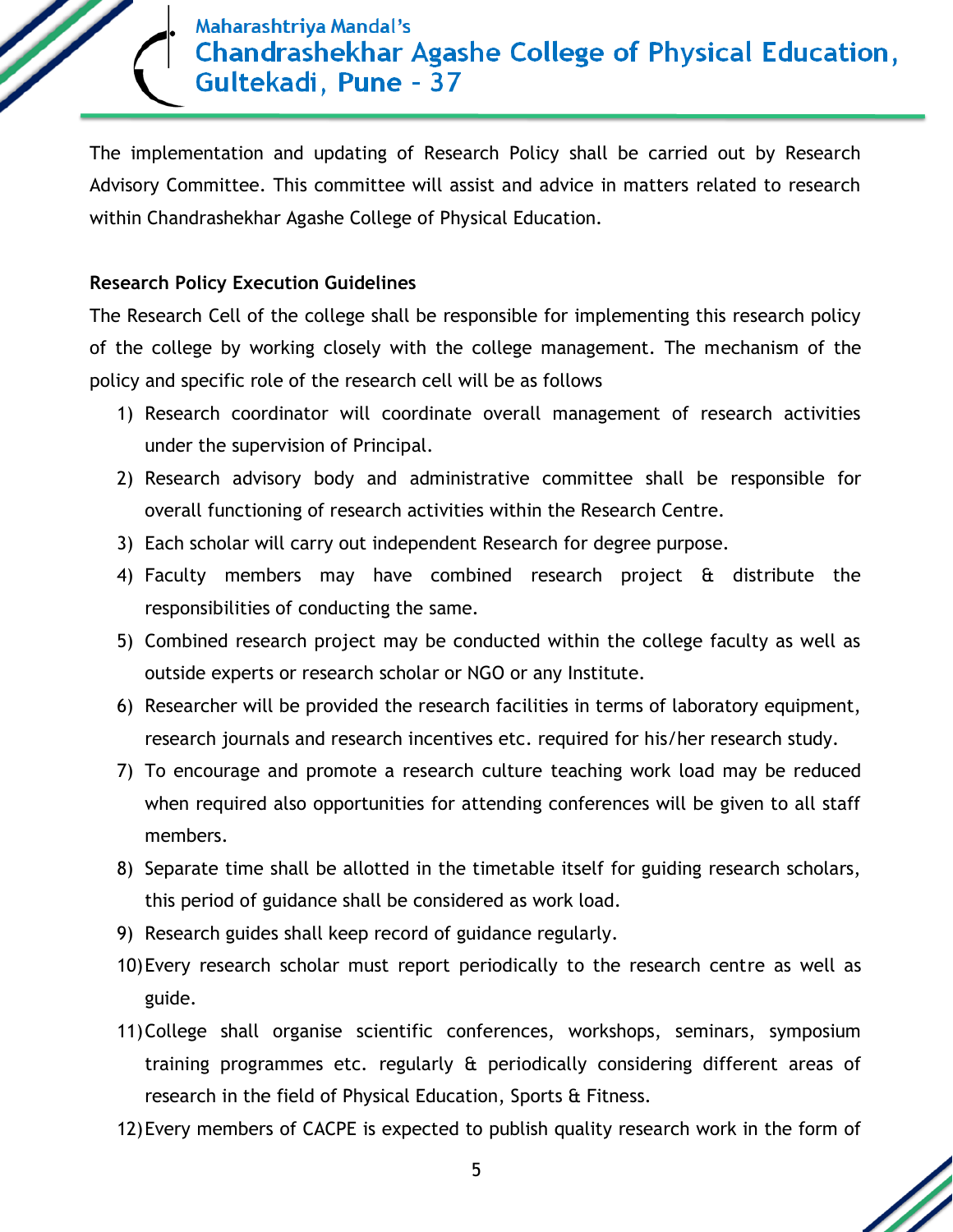

research paper, article or literature every year.

- 13)Research techniques should not violate established professional ethics pertaining to the health, safety, privacy, and other personal rights of human beings or to the infliction of injury or pain on subjects selected for experiment.
- 14)Make efforts by applying proposal for aids to improve the facility of research infrastructure requirements.
- 15)All researchers are bind to work within the ambit of law established by apex bodies like University, UGC etc.

#### **Procedure**

To execute the Research Policy CACPE will follow the given procedure of research

- 1) Establish & Run Research Centre within CACPE with potential for Excellence.
- 2) CACPE will identify research areas and specify research topics of academic, practical and socially relevant significance.
- 3) CACPE research centre will apply or encourage researchers to select different Research methods like experimental research, longitudinal research, case studies, etc.
- 4) Interdisciplinary collaborations and partnerships with Universities, & other institutions will be created  $\alpha$  successfully implemented
	- a. To identify and establish linkages including MOU's for long term relationships with national and international research organisations for widening the scope of research opportunities and funding options available to the teachers and students of the college.
	- b. To promote interdisciplinary research and conducting joint research projects covering more than related knowledge domain
	- c. To endorse strategies for linking external agencies & experts in interdisciplinary research projects.
- 5) Possibilities to avail the research schemes & funds.
	- a. Research opportunities declared by different government & non-government agencies or organisations will be informed to scholars & encourage them for studies.

6